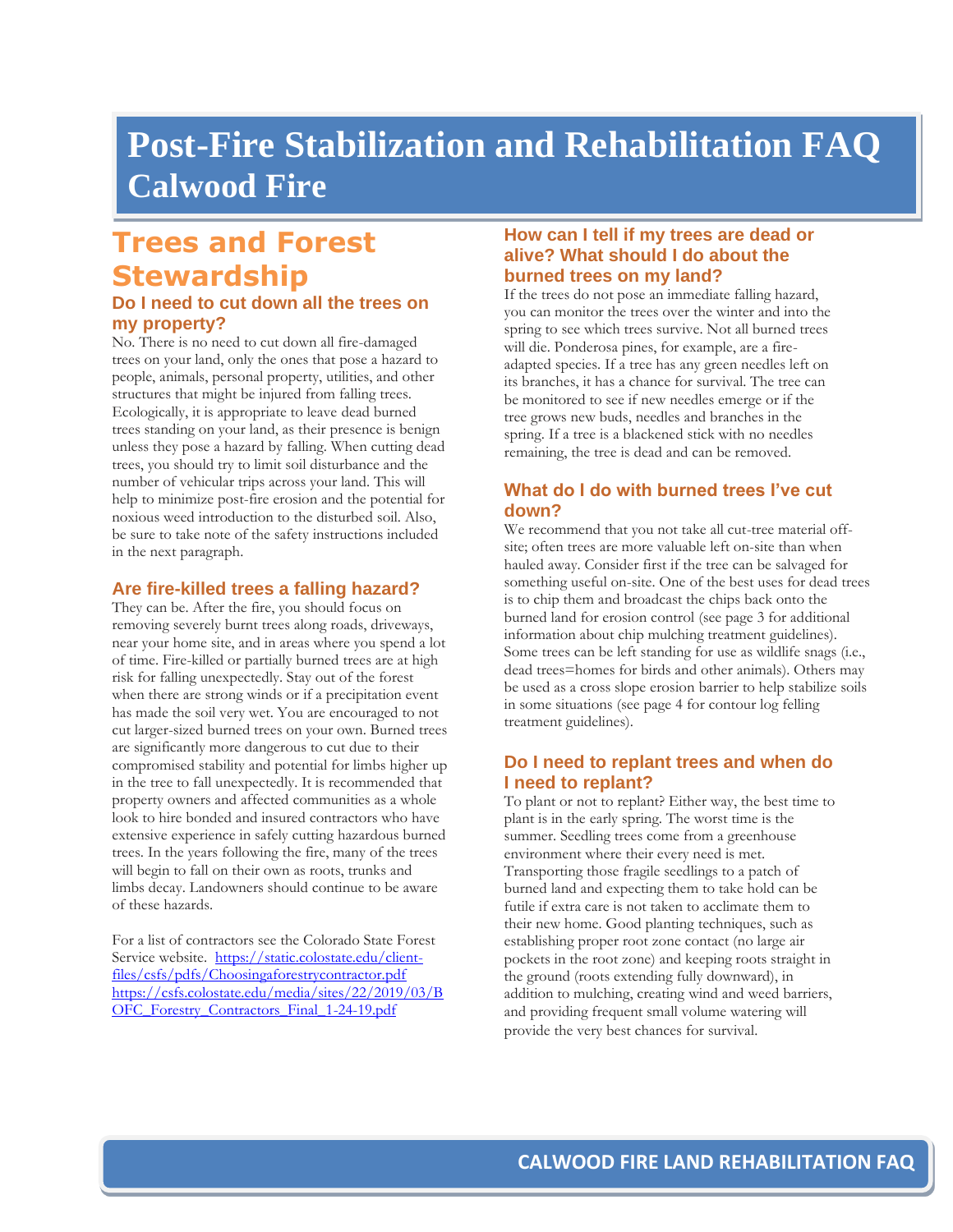

As you're replanting, keep in mind that lower elevation forests, known as the lower and upper montane life zones, were historically up to 40-60% open treeless land. At best, they were a mosaic of largely discontinuous forest cover, meadows, large open grassy slopes (particularly south facing), and a mix of shrubs, forbs, and grasses and far fewer trees per acre than what are currently observed. The trees existed in aggregated even-aged groups of trees with a balance of age classes exhibited on a multi acre scale.



The forest conditions that currently exist in much of the Front Range are the continuous, unhealthy highdensity stands. In the areas burned by the Calwood Fire, the community has an opportunity to replant the forest with a focus on returning our forests to a healthy, fire resistant, and sustainable ponderosa pine ecosystem with significantly fewer trees per acre. Conifer seedling trees may be planted in places where they are most appropriate. This is done by focusing on planting in groups of 5-12 trees with spacing between trees being 2-20 feet apart, and distances between groups of 100 to 150 feet apart. Seedlings ought to be located so they can be easily watered and maintained, as the burned area is a very inhospitable place for seedling survival. Watering the trees for at least one growing season improves the survivability rate.

Additionally, to not re-create the problem, you should plant native trees in a spatial arrangement that can effectively break-up the fuels for potential future fires, but also provide for visual and audio screening for privacy. Always keep in mind that the seedlings you plant today will be the future forest in 50 to 100 years. We do not want to plant a new sea of green that is susceptible to another large fire and insect outbreak



#### **Where can I purchase seedling trees?**

The Colorado State Forest Service Nursery located at their Foothills Campus west of Fort Collins grows the trees and shrubs and administers the seedling tree program annually. The objective of the program is to provide low cost seedlings to landowners who have two or more acres, and for which the trees are intended to be used for conservation purposes. The nursery does sell trees directly, but you must pick them up at the Nursery in Fort Collins. The Boulder Valley & Longmont Conservation Districts takes orders for the seedling trees and shrubs and they are then delivered to Longmont for local pick-up. Contact the Conservation Districts for2 021 seedling sales and dates, at 720.378.5521 or 720.815.8842. The Conservation Districts are offering special pricing for landowners in fire burned areas.

#### **The following species are generally offered:**

--- Minimum 5-inch height bare root deciduous shrubs and trees, including species such as chokecherry, native plum, and wild roses.

--- Minimum 6-inch height large tubes. Includes species of Rocky Mountain juniper, Douglas fir, and ponderosa pine.

--- One-gallon extra-large pots. Includes Colorado blue spruce, ponderosa pine and Rocky Mountain juniper. More resources and information about each species are available at: **[https://csfs.colostate.edu/seedling](https://csfs.colostate.edu/seedling-tree-nursery/)[tree-nursery/](https://csfs.colostate.edu/seedling-tree-nursery/)**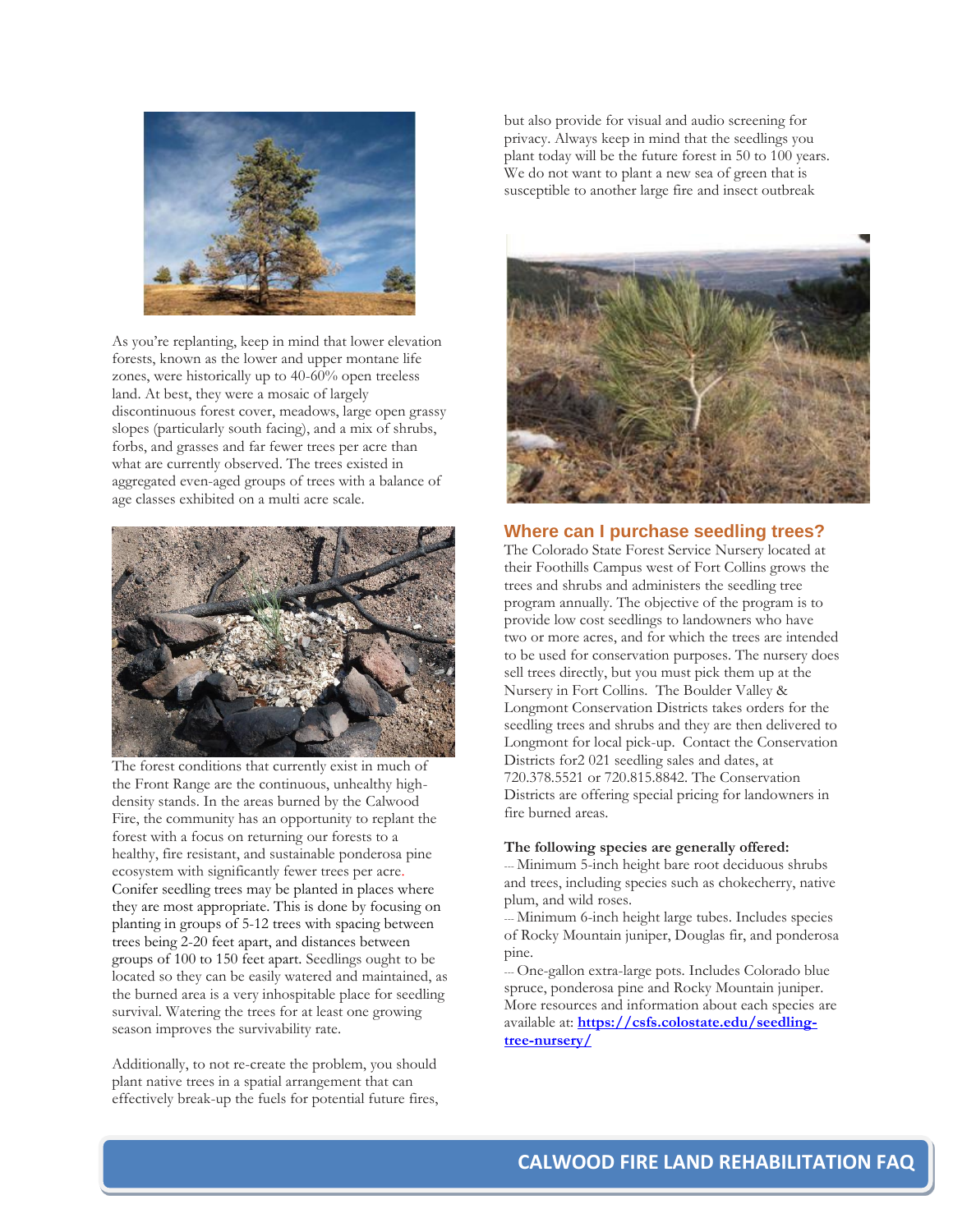#### **Are my partially burned trees at risk from attack by bark beetles?**

Yes, trees that survived the fire are now highly susceptible to bark beetle attack. After a fire, there is a tremendous amount of chemicals (phenols and turpines) released into the air by the weakened trees. Bark beetles can "smell" the chemicals that these weakened trees are producing, and they may attack trees within the fire perimeter.

#### **How do I put a value on trees I've lost?**

First, you need to check your homeowner's policy to see if it includes a monetary cap on tree damage per tree or per property. The Internal Revenue Service (IRS) also has a cap on the amount you can deduct for losses. Please refer to the IRS website **www.irs.gov** or your tax preparer for this information.

Most insurance companies only cover the loss of specific specimen trees and specialty items (i.e. sculptures) in a landscape, not all the trees, grasses and shrubs on the property. You can hire a professional tree appraiser (there is a certification program to appraise trees), to give you an estimate. <https://www.isa-arbor.com/>

## **Erosion Control**

The importance of erosion control cannot be overemphasized. The destructive nature of a wildfire such as the Calwood Fire stresses soils to the point where they can no longer contain or minimize runoff from rain and drainage water in the same way they did before the fire. If care is not taken to adequately stabilize and rehabilitate damaged soils, the risk of debris flows, and flooding can endanger people and property within and around the burn area.

For the purpose of this guide, we will primarily address the strategies that individual property owners can take to rehabilitate the soils on their own lands.

#### **What treatments are recommended to help reduce erosion and runoff?**

Mulching is one of best treatment options available to help limit the amount of soil erosion and runoff after a fire. If your land is on relatively steep slopes (about 20- 60% slope) and was moderately-to-severely burned by the fire (with a high amount of ground cover consumed), then it would probably be beneficial to apply mulch to your land. Determining if your land needs to be mulched can be tricky and often depends on your individual site.



#### **What type of mulch should I use and what is the best way to apply it?**

The two mulch types that are commonly available in our area are certified weed-free straw and wood chips. Each type has its advantages and disadvantages. Certified weed-free straw is the easiest type of mulch to apply by hand and can be very effective at reducing runoff. Its biggest downside is that it is light and can blow around in high winds. Straw mulch should be applied to a depth of one or two inches and ideally cover 70-80% of the ground. If you live in a wind prone area, securing the straw is critical to keeping it in place. Laying the straw down prior to a snow fall can help secure it or using netting over the straw also secures it in place. Wood chip mulch can be created on-site by chipping burned dead trees.

Chipping is often the best use of burned trees and has proven to be very effective in reducing erosion after a fire. After chipping is done with a machine chipper, you will generally need to hand rake the chips to an even depth. It is critical that chips are spread evenly to a depth of no more than one inch and ideally cover 70- 80% of the ground. If chips accumulate in deep piles, they will inhibit native plant re-growth, exacerbating erosion concerns. Wood chip mulch use can be selflimiting because many areas are inaccessible to chippers. Areas that chippers cannot access are good areas to apply straw mulch.

Another type of mulch that is effective at reducing erosion is a product called WoodStraw<sub>IM</sub> mulch. It is more expensive than other types of mulch and isn't available locally at retail outlets. However, it has less potential to introduce weeds and stays on the hillside better in wind. Visit the company's website, **www.woodstraw.com** to find out more information.

There are also erosion control mats that can be used. <https://graniteseed.com/erosion-control/>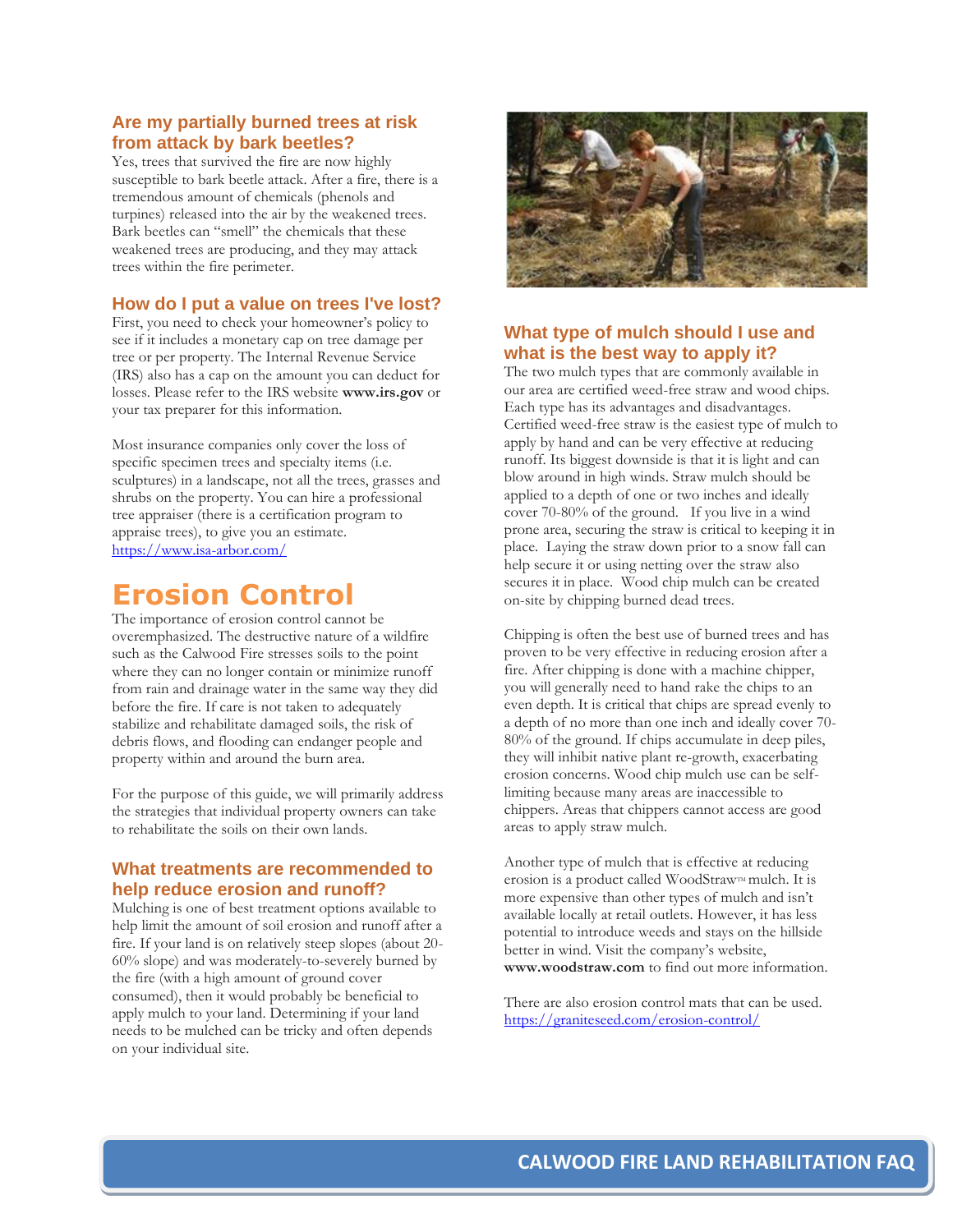#### **When should mulch be applied?**

Mulching should be completed in early spring before the rainy season starts. If possible, it is beneficial to apply straw mulch and WoodStraw<sub>M</sub> in the early spring right before a spring snowstorm. This helps bond the straw to the ground. Wood chip mulch and WoodStraw<sup>TM</sup> can be applied at any time from now until the first big spring rains.

#### **Where do I get certified weed free straw?**

The Colorado Department of Agriculture has an interactive directory (it contains both hay and straw) available at

**[https://ag.colorado.gov/conservation/weed-free](https://ag.colorado.gov/conservation/weed-free-forage)[forage](https://ag.colorado.gov/conservation/weed-free-forage)**. The directory does not separate hay and straw producers so look for straw producers. Bales come in different sizes. For hand mulching, smaller bales are easier to handle. Larger bales require lifting equipment to move them. Local farmers might be able to deliver directly to your property if several people purchase a whole load together. Consider delivery to a central, easily accessed (both by you and the delivery equipment) location.

Try to purchase Colorado certified weed free straw as other states do not have the same standards for weed free certification and you run the risk of purchasing straw with weed seeds.

#### **Why does mulch help reduce erosion?**

Mulching is effective at reducing erosion after a fire because of its ability to reduce the impact of raindrops before they impact bare soil. Each time a raindrop impacts bare soil, it creates a micro-explosion of sorts that dislodges soil particles allowing them to move downhill. Mulch slows the incoming raindrops' velocity and helps to slow the rain runoff as precipitation gains velocity and runs down slope. The first year after a fire, when native vegetation has not regrown, is the most likely time that major erosion occurs. Erosion will continue to be a concern in subsequent years but will likely be the worst the first and second rainy season after a fire.



#### **Does contour log felling or the use of straw wattles help reduce runoff?**

Contour log felling and straw wattles have been a common post-fire erosion control technique for many years. Recent evaluation of their effectiveness, however, has led natural resource experts to begin moving away from their large-scale usage in fire rehabilitation. Our team does not believe the use of these erosion barriers is the most cost-effective way to control erosion on your land. Instead we would recommend mulching your hill slopes with certified weed-free straw or wood chip mulch.

Contour log felling is very labor intensive to install and easy to do incorrectly. Research suggests that even when logs are installed perfectly, they only provide erosion control for the first one or two rain events depending on the size of the events. The area uphill of the logs and wattles quickly fill with sediment during large rain events, after which, sediment simply flows over the top of the contour felled logs.



Contour log felling can be a good option if you are simply trying to utilize burned dead trees on site and should be combined with straw mulching. Putting logs on the hill slope contour aids in log decomposition. If you decide to use contour logs to help reduce erosion, please consult with a professional before installation to ensure you are installing the logs in a manner that will provide the greatest benefit.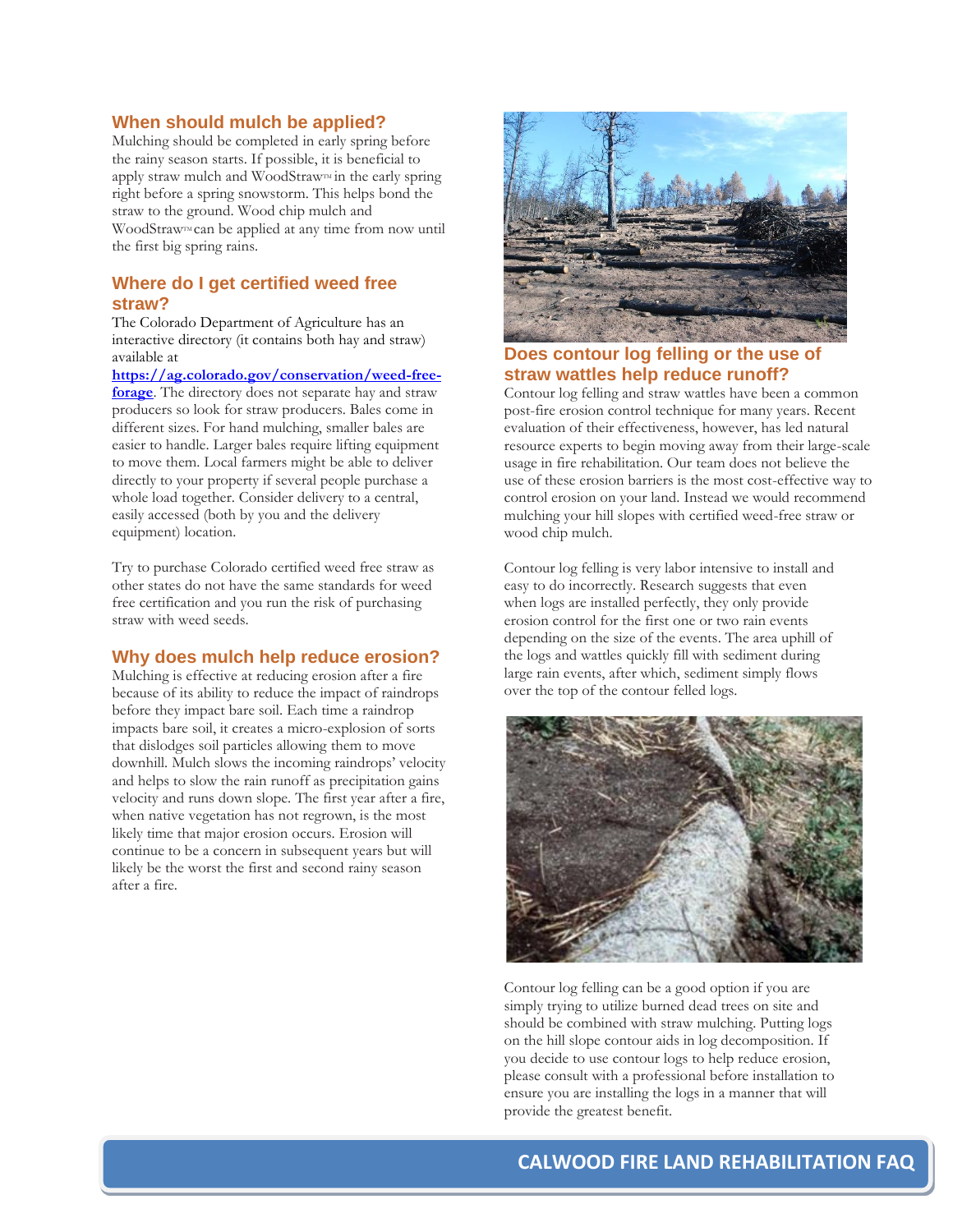Straw wattles (shown above) are easier to install than contour logs but recent research sees similar results as contour log felling. Straw wattles provide erosion control for the first couple rain events, but also quickly fill with sediment. A major advantage of straw wattles over contour logs is that they are easier to correctly place on the hillside and have fewer gaps where water can flow under the wattle.

Both contour logs and straw wattles must be secured so that they do not move in larger rain events.



### **Could runoff from burned hill slopes impact my private road or driveway?**

Yes, in many locations throughout the burned area, private unpaved roads and driveways may be impacted by erosion or deposition of sediment or debris. Damage to the road surface, roadside ditches and/or cross drainage features may occur. Initial research in the burn area has identified increased potential for loss of access and threats to safety of road users.

#### **How can I control erosion on my private road or driveway?**

All these methods are recommended as ways to improve drainage and erosion control on roads and driveways:

#### **Improve Drainage on Unpaved Roads and Driveways**

Improving and/or maintaining drainage on unpaved roads and driveways may lower the risk of erosion of the road surface and/or loss of access. Drainage practices that may be effective include out-sloping, deberming, installation or increasing frequency of rolling dips and water-bars, and culvert removal/upsizing/modification.

#### **Storm Inspection and Response on Roads and Driveways**

Keep culvert and drainage structures functional by cleaning sediment and debris from the inlet before storm events. Following a storm event, identify impacted roads culverts and respond by initiating a cleanup effort to remove accumulated sediment and debris from roadways, or repair/maintain damaged roads or road drainage features.

#### **Channel Debris Clearing**

Channel-debris clearing removes debris from the channel and flood-prone areas that could dislodge and plug culverts downstream. High priority areas for treatment would include areas near houses and directly upstream from culverts. Debris may include burned wood from trees and debris from burned structures. Generally, this treatment would be done manually with a focus on small debris considered likely to be transported downstream.

#### **Does reseeding help with erosion control?**

Experience shows that seeding has become less popular as an erosion control treatment due to its limited effectiveness at providing an effective ground cover in the first year after a wildfire. In a review of existing post-fire seeding studies, few studies demonstrate statistically significant decreases in sediment movement. The major concern is that seedlings are just too small the first year to effectively hold soil in place and simply get washed off the hill slope during large rain events. Seeding has proven to help with erosion in the second and subsequent years after a fire, however by this time native vegetation has often reestablished on its own.

#### **Do I need to reseed? When do I need to**

**reseed?** In most cases, no, you won't need to reseed. Even in the most severely burned areas, research suggests that post-fire native grasses and flowers will reestablish on their own. Lessons learned from past Front Range fires show that native vegetation is very well adapted to fire and will begin regrowth in the spring. The only areas that we believe seeding could be beneficial are areas at risk for noxious weed infestation. Based on experience from recent nearby area fires, noxious weeds are expected to establish and expand in the burned area. Weed infestations are highly probable, particularly along roads and driveways and riparian areas, and in high to moderate burn intensity areas. Seeding may be beneficial in known noxious weed infestation areas and within 100 ft. of roads and driveways in the most severely burned area.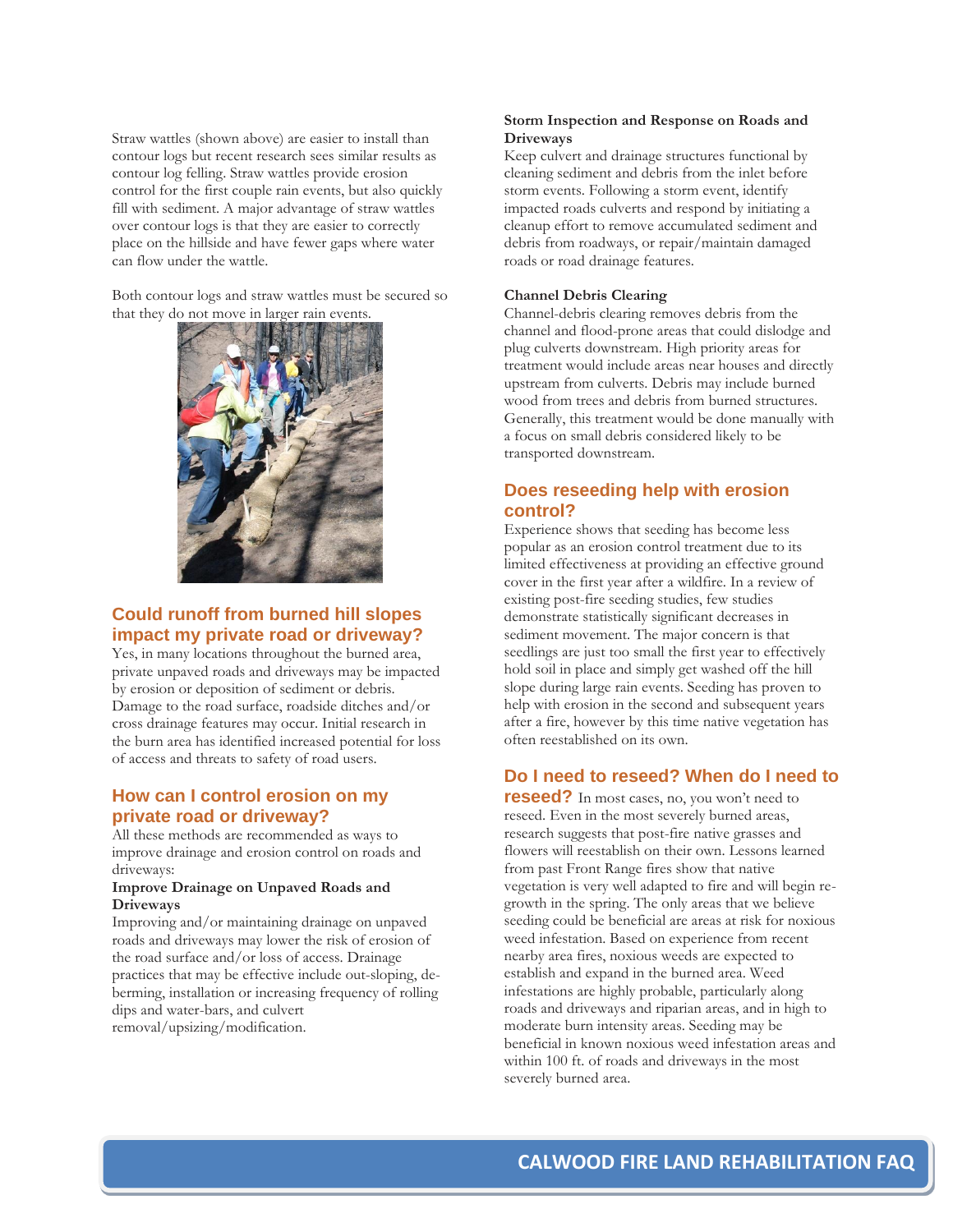

## **When is the best time to reseed? What type of seed should I use and where do I get the seed?**

Reseeding can be done from approximately mid-October to mid-May. The top ½" of soil must be thawed enough to incorporate the seed into the soil with no snow on the ground. The problem with seeding in late fall and winter is the potential for high winds to blow the seed away. Springtime prior to spring snows and rain is a very good time to seed if there is not snow on the ground. A light (1" maximum) mulch layer after seeding can protect the seed from the wind and maintain soil moisture for germination.

Local seed companies will have mixes for the Calwood Fire burn area. Contact information for local seed companies is found on the last page of this guide.

### **What techniques will give my seeding the best chance for success?**

One of the keys to successful reseeding is good seed. It is important to obtain your seed from a reputable seed company. They can provide the test information (germination rate, purity, weed seeds present, etc.) for the lots used to make the mix. Always purchase seed on a pure live seed (PLS) basis. Pure live seed tells you how many seeds per pound of seed are viable and will germinate. Not all seed germinates the first year, so be patient. No seed lot is without a few weed seeds in it, but you should strive for the cleanest seed mix possible. Purity is based on a sample of each of the lots used, not the entire lot used. Not all weeds, like cheatgrass, are considered noxious weeds, but you want to make sure to avoid them. Always ask if there is cheatgrass in the seed lot, and do not purchase any seed with cheatgrass in it, if possible.

The next key for success is good seed to soil contact. You will want to broadcast (by hand or with a spreader) about 50 seeds in a square foot (you can count out 50 seeds and spread it over a measured square foot area to calibrate your eye). Once the seed has been spread, lightly rake the seed into the soil parallel with the land contour. Raking perpendicular to the contour (down the slope) will only add to erosion problems. At least part of the planted seed needs to be between  $\frac{1}{4}$  to  $\frac{1}{2}$ " in depth. Raking the seed in deeper than  $\frac{1}{2}$ " will prevent the seed from emerging. The see may germinate but not have enough energy to emerge. You will still be able to see some seed at the soil surface and this is not a problem. Mulching after seeding is recommended to hold the soil and seed in place and retain soil moisture for germination. Mulch should be 1" in depth or less.

## **I still have questions about erosion control or reseeding. Who do I call?**

The Natural Resources Conservation Service (NRCS) and CSU Extension Boulder County are available to answer your erosion control and reseeding questions. NRCS 720.378.5533

CSU Extension 303.678.6176 or 720.202.1969



# **Noxious Weed Management**

## **What do I need to do with the weeds?**

Weeds will likely sprout in the spring and summer following a fire. If you had known infestations of noxious and nuisance weeds prior to the fire, they will still be there post fire. The fire in most cases did not burn hot enough to destroy the root systems or weed seeds. Weeds take advantage of the disturbance and may spread farther or increase the population due to the lack of competition from native vegetation. You can call the CSU Extension office for identification and management recommendations.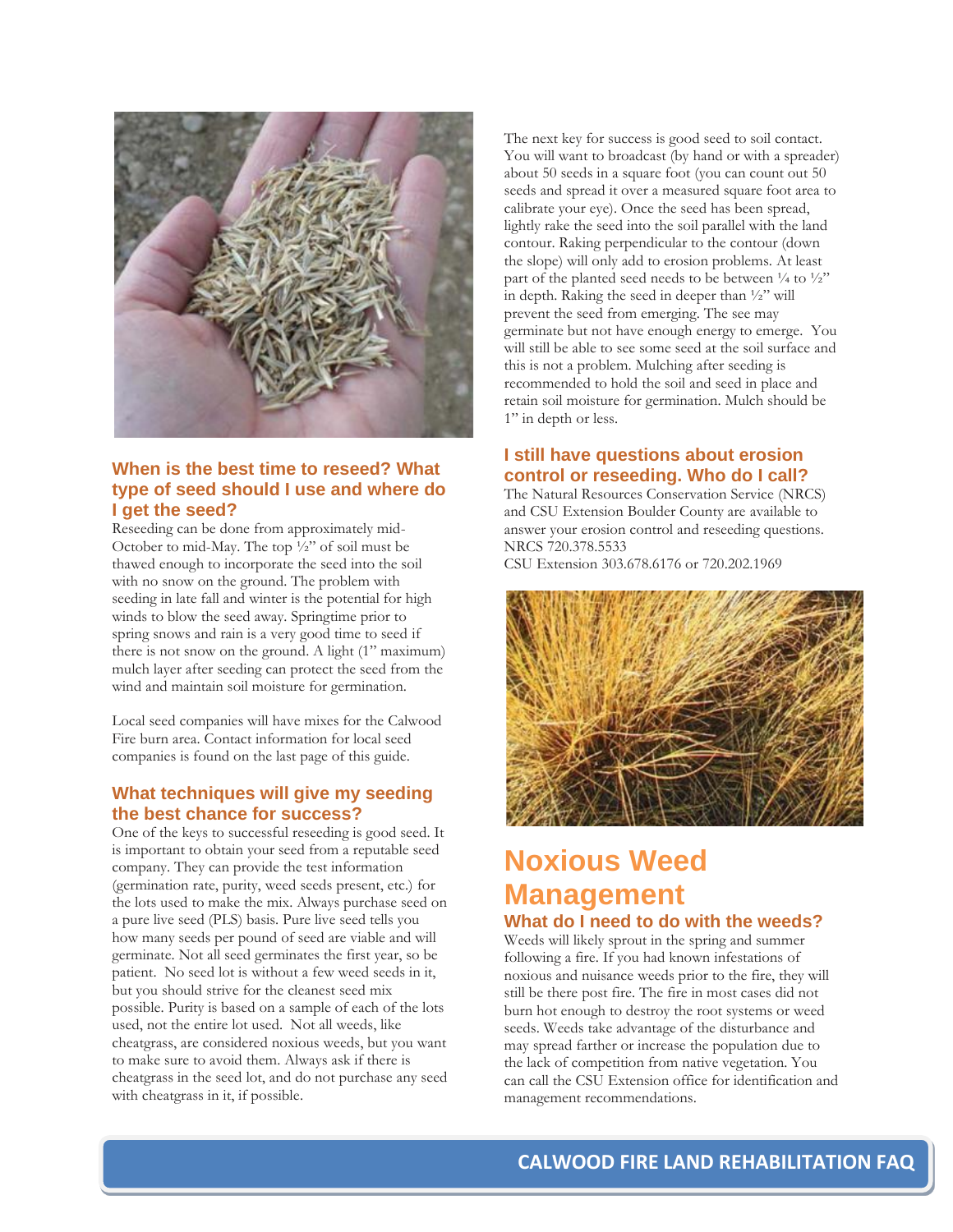## **Flash Flood/Debris Flow**

## **What do I need to do to protect myself?**

There is increased potential for flooding and debris flows in the area of the fire due to vegetation loss and bare slopes. All residents should be aware of the increased risks.

### **Spring/Summer thunderstorms produce highest risk for flooding**

- Flooding and debris flows can block roads and leave you stranded
- Power outages and loss of phone service are possible, resulting in isolation
- Flash flooding can occur at any time including at night.

### **Get Ready**

- Gather emergency supplies to take with you if you need to leave quickly. If your home is located on high ground and it is NOT in danger from debris flows, you may choose to shelter in place
- Plan to be on your own without water, gas and electricity for at least three days (See list of recommended emergency supplies in the Boulder County Emergency Preparedness Guid[e https://assets.boulderoem.com/wp](https://assets.boulderoem.com/wp-content/uploads/2018/01/Preparedness-Guide-2017.pdf)[content/uploads/2018/01/Preparedness-](https://assets.boulderoem.com/wp-content/uploads/2018/01/Preparedness-Guide-2017.pdf) $\overline{\text{Guide}\text{-}2017.\text{pdf}}$

### **During a Flash Flood**

- Move to high ground immediately. Stay out of floodwaters. Swift moving water and debris can be deadly.
- Stay away from power lines and electrical wires.
- Leaving the area can pose significant dangers, as road washouts and landslides can occur along escape routes. If you plan to try to leave the area, give yourself as much time as possible, and know that it still may not be enough.

## **Safety Routes and Locations**

- Plan to go to a safe location and practice moving along your previously identified safety routes.
- Talk with family members and neighbors and plan where you will meet and how you will

check in with each other at your safety locations.

• Have a plan for your pets and livestock so you won't be delayed in reaching higher ground.

## **Stay Informed**

- Stay informed through local radio (e.g. KOA – AM 850), television alerts and your own observations. Monitor a NOAA Weather Radio.
- Sign-up to receive emergency alerts on home, work and cell phones, text messages and email. Go to: <https://www.boulderoem.com/> to register your phone number(s) and/or email address(es).

## **Vehicle Safety**

- Never try to drive your vehicle through flood water. Nearly one half of all flash flood fatalities are auto related. As little as 18" of water will float most vehicles
- For assistance in emergency planning or if you have questions, call the Boulder Office of Emergency Management at (303) 441-3390 or visit <https://www.boulderoem.com/> CSU Extension Boulder County can also provide emergency planning information

### **Flood Insurance**

If you live in an area that may experience flooding or debris flow post fire, consider purchasing flood insurance. <https://www.fema.gov/flood-insurance>



Native plant regrowth post High Park Fire